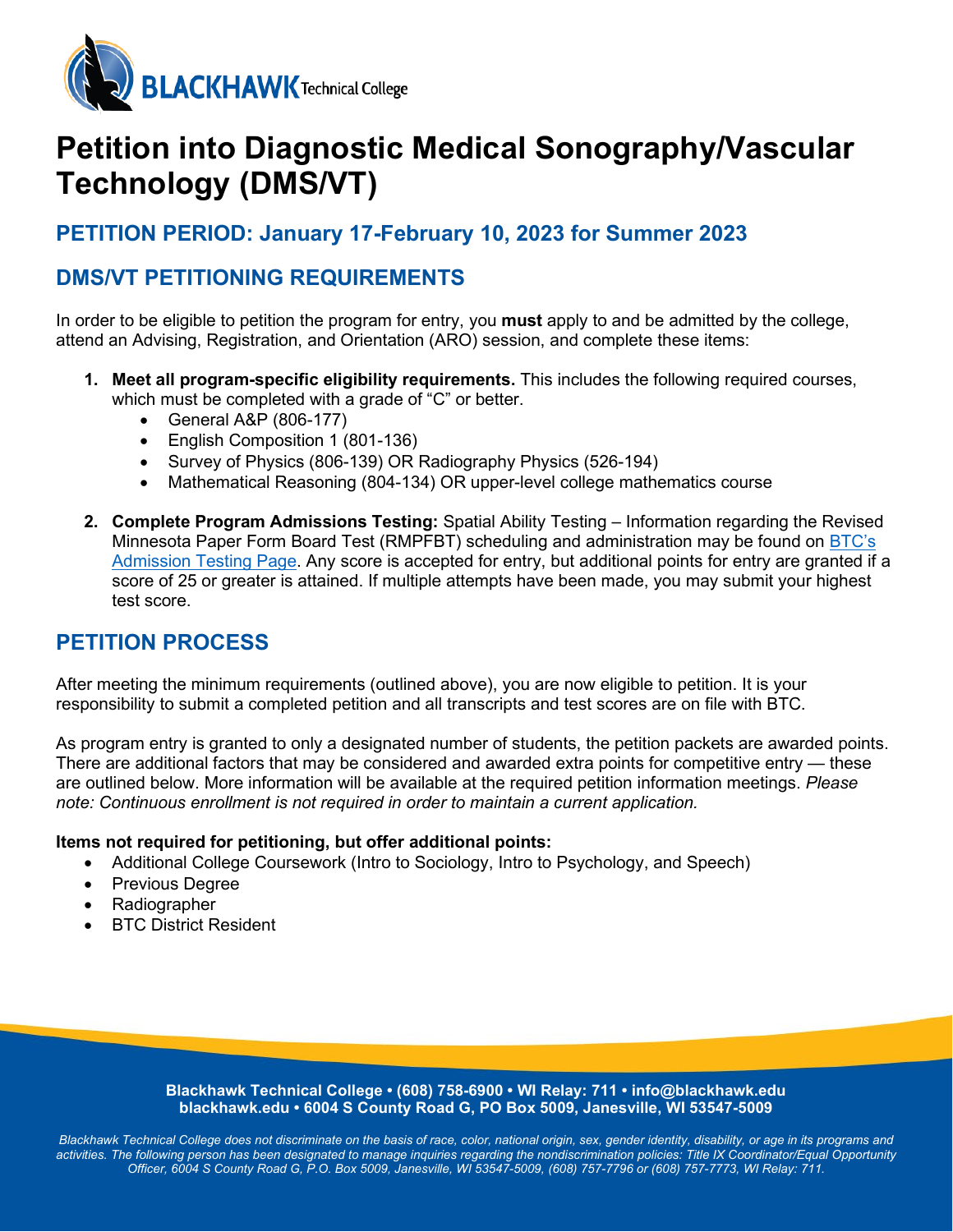

# **DMS/VT PETITION APPLICATION**

Only students who have **completed the application process** and **meet all program-ready requirements** are eligible to petition. Petitions **must be submitted/received no later than 4:00 p.m. on the last petition day.** Information regarding submitting the petition application is included at the end of this packet.

Read and complete all sections. **Failure to do so will result in an invalid petition.**

## **STUDENT INFORMATION**

| <b>Student Name</b> | <b>BTC Student ID Number</b> |
|---------------------|------------------------------|
|                     |                              |

Please read and initial the following statements:

- I have verified that Blackhawk Technical College (BTC) has my current mailing address on file.
- \_\_\_\_\_ I understand that in the case of a tie, the "Date of Pre-Clinical Admission" (as date-stamped by BTC Admissions) will be the deciding factor.
- \_\_\_\_\_ I understand that if I am selected and choose not to begin the core clinical courses, I must petition again.
- \_\_\_\_\_ I understand that if I am selected as an "alternate" I may be contacted as late as one month prior to the start of the core courses. If I choose not to begin the core clinical courses at that time, I understand that I must petition again.
- I understand a background check and drug screen will be conducted and the results may prevent my placement at a clinical site and interfere with my ability to complete the program.
- \_\_\_\_\_ I understand that program requirements for future petition periods may have different selection criteria and I must meet those new requirements if I am not selected in this current petition period or thereafter.
- \_\_\_\_\_ I understand that while I may take the required, program-specific test (i.e. RMPFBT) as many times as I choose, I may submit the highest score I received for consideration.
- I understand my BTC transcripts on file will be used to verify my petition information.
- \_\_\_\_\_ I understand that transcripts from other colleges cannot be considered unless submitted to BTC under the Credit for Prior Learning process. Any relevant transfer coursework **must** be documented on the BTC transcript at the time of submission to be considered valid.
- I understand that an incomplete petition will be considered invalid.

| <b>Student Signature</b> | <b>Date</b> |
|--------------------------|-------------|
|                          |             |

#### **Blackhawk Technical College • (608) 758-6900 • WI Relay: 711 • info@blackhawk.edu blackhawk.edu • 6004 S County Road G, PO Box 5009, Janesville, WI 53547-5009**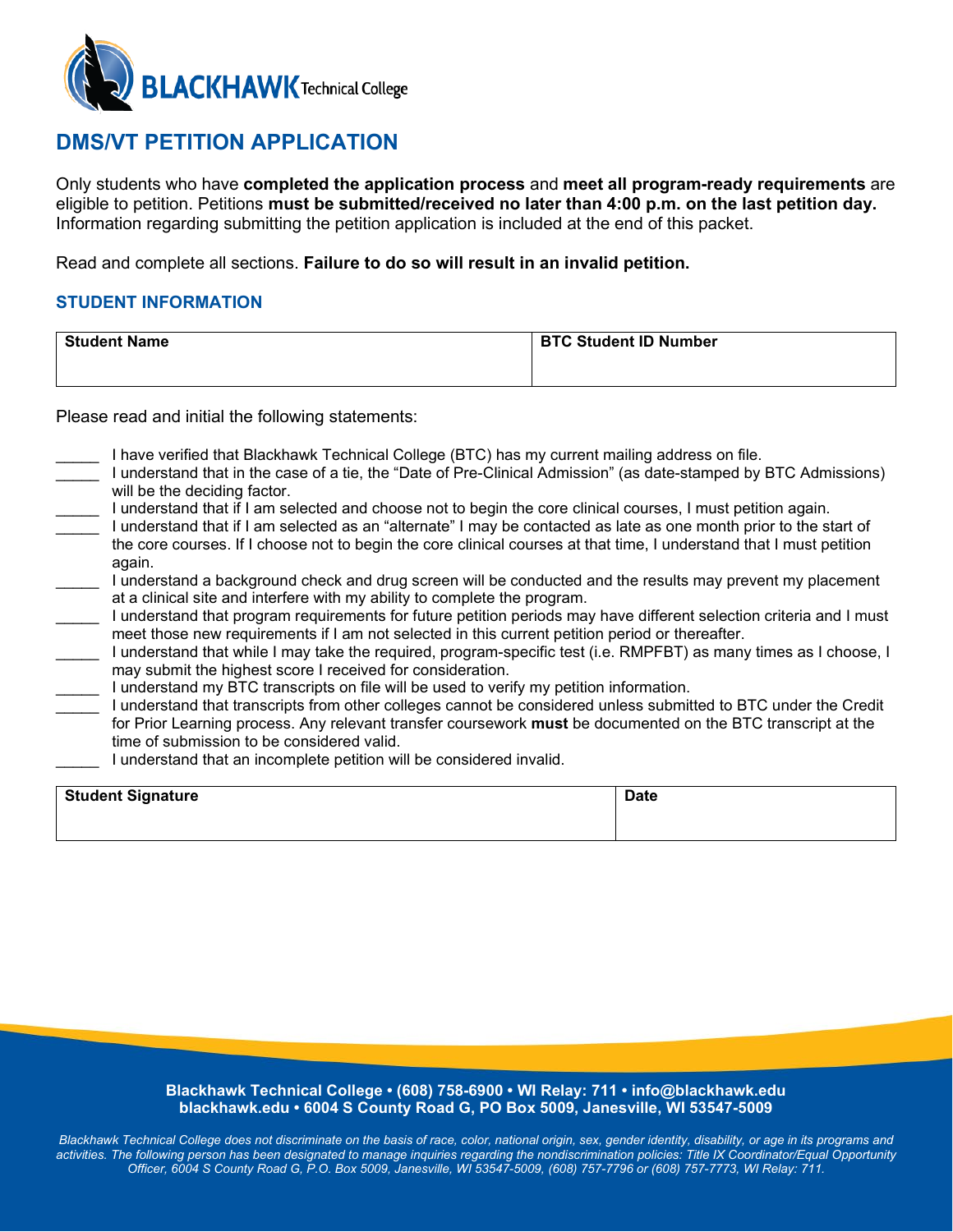

## **I. COLLEGE COURSEWORK (\_\_\_\_\_/100 points)**

For each course, indicate where the course was completed and points based on what grade was achieved. Award the following points per grade achieved:  $A = 10$ pts,  $A-B+ = 8$ pts,  $B = 5$ pts,  $B-C+ = 3$ pts,  $C = 0$ pts. *Blackhawk's Credit for Prior Learning process must be complete in order for courses taken at other institutions to be considered for petitioning.*

**Required Pre-Requisite Courses** – these courses must be completed in order to petition:

| Course                                          | Location | <b>Awarded Points</b> |
|-------------------------------------------------|----------|-----------------------|
| Mathematical Reasoning or Higher Level Math* +  |          |                       |
| College-Level Physics or Radiography Physics* + |          |                       |
| General A&P* +                                  |          |                       |
| <b>English Composition 1</b>                    |          |                       |

#### **Additional Points for Additional Courses** – these courses are not required for petitioning:

| Course              | Location | <b>Awarded Points</b> |
|---------------------|----------|-----------------------|
| Intro to Sociology  |          |                       |
| Intro to Psychology |          |                       |
| Speech              |          |                       |

\* Points are doubled for science and math courses.

+ Courses must be completed in the last five years.

## **II. PREVIOUS DEGREE (\_\_\_\_\_/20 points)**

Indicate the highest, previous degree obtained below. Award the following points for the degree level achieved: Masters = 20pts, Bachelors = 15pts, Associate = 10pts, and Technical Diploma = 5pts. This is not required for petitioning.

| <b>Institution Granting Degree</b> | <b>Year Obtained</b> | Degree Level |
|------------------------------------|----------------------|--------------|
|                                    |                      |              |

## **III. PROGRAM ADMISSION TESTING (COMPORER) Test Score:** Test Score:

Award the following points for your RMPFBT score:  $0-24.9 = 0$ pts,  $25-34.9 = 25$ pts,  $35-44.9 = 50$ pts, 45-54.9 = 75pts, 55-64 = 100pts. If multiple attempts have been made, you may submit your highest test score.

> **Blackhawk Technical College • (608) 758-6900 • WI Relay: 711 • info@blackhawk.edu blackhawk.edu • 6004 S County Road G, PO Box 5009, Janesville, WI 53547-5009**